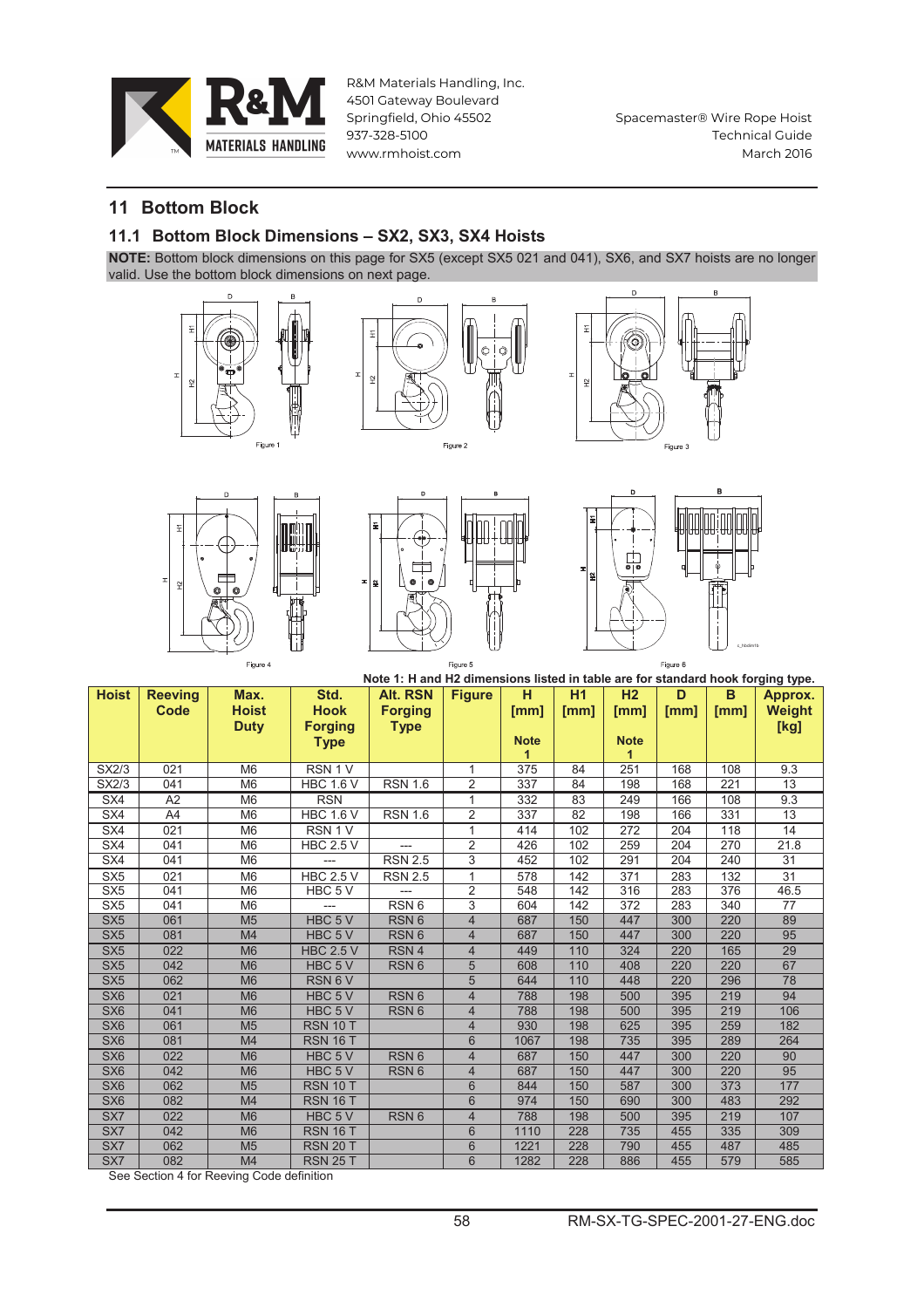

Spacemaster® Wire Rope Hoist **Technical Guide March 2016** 



Note 1: H and H2 dimensions listed in table are for standard hook forging type.

| <b>Hoist</b>    | <b>Reeving</b><br>Code | Max.<br><b>Hoist</b> | Std.<br><b>Hook</b>           | Alt.<br><b>RSN</b>            | <b>Figure</b> | н<br>[mm] | Η1<br>[mm] | H <sub>2</sub><br>[mm] | D<br>[mm] | в<br>[mm] | Approx.<br>Weight |
|-----------------|------------------------|----------------------|-------------------------------|-------------------------------|---------------|-----------|------------|------------------------|-----------|-----------|-------------------|
|                 |                        | <b>Duty</b>          | <b>Forging</b><br><b>Type</b> | <b>Forging</b><br><b>Type</b> |               | Note 1    |            | Note 1                 |           |           | [kg]              |
| SX <sub>5</sub> | 061                    | M <sub>6</sub>       | HBC 5 V                       | RSN <sub>6</sub>              | 9             | 740       | 155        | 495                    | 310       | 243       | 87                |
| SX <sub>5</sub> | 081                    | M <sub>5</sub>       | HBC 5 V                       | RSN <sub>6</sub>              | 9             | 740       | 155        | 495                    | 310       | 243       | 92                |
| SX <sub>5</sub> | 022                    | M <sub>6</sub>       | <b>HBC 2.5 V</b>              |                               | 9             | 541       | 115        | 361                    | 230       | 203       | 38                |
| SX <sub>5</sub> | 042                    | M <sub>6</sub>       | RSN 6 V                       |                               | 7             | 639       | 120        | 433                    | 530       | 243       | 101               |
| SX <sub>5</sub> | 062                    | M <sub>6</sub>       | RSN 6 V                       |                               | 7             | 639       | 120        | 433                    | 530       | 243       | 104               |
| SX <sub>5</sub> | 082                    | M <sub>5</sub>       | RSN 6 V                       |                               | 7             | 639       | 120        | 433                    | 530       | 243       | 111               |
| SX <sub>6</sub> | 021                    | M <sub>6</sub>       | HBC 5 V                       | RSN <sub>6</sub>              | 9             | 830       | 205        | 535                    | 410       | 280       | 98                |
| SX <sub>6</sub> | 041                    | M <sub>6</sub>       | HBC 5 V                       | RSN <sub>6</sub>              | 9             | 830       | 205        | 535                    | 410       | 280       | 111               |
| SX <sub>6</sub> | 061                    | M6                   | <b>RSN 10 T</b>               |                               | 8             | 996       | 205        | 684                    | 410       | 314       | 181               |
| SX <sub>6</sub> | 081                    | M <sub>5</sub>       | <b>RSN 16 T</b>               |                               | 8             | 1126      | 205        | 787                    | 410       | 322       | 236               |
| SX <sub>6</sub> | 022                    | M <sub>6</sub>       | HBC 5 V                       |                               | 9             | 740       | 155        | 495                    | 310       | 259       | 78                |
| SX <sub>6</sub> | 042                    | M <sub>6</sub>       | RSN 6 V                       |                               | 7             | 719       | 160        | 473                    | 700       | 312       | 143               |
| SX <sub>6</sub> | 062                    | M <sub>6</sub>       | <b>RSN 10 T</b>               |                               | 7             | 861       | 160        | 594                    | 700       | 316       | 192               |
| SX <sub>6</sub> | 082                    | M <sub>5</sub>       | <b>RSN 16 T</b>               |                               | 7             | 981       | 160        | 687                    | 700       | 324       | 299               |
| SX7             | 022                    | M <sub>6</sub>       | RSN 6 V                       |                               | 8             | 844       | 205        | 553                    | 410       | 280       | 114               |
| SX7             | 042                    | M <sub>6</sub>       | <b>RSN 16 T</b>               |                               | 7             | 1041      | 200        | 707                    | 910       | 393       | 332               |
| SX7             | 062                    | M <sub>6</sub>       | <b>RSN 20 T</b>               |                               | 7             | 1130      | 200        | 778                    | 910       | 402       | 495               |
| SX7             | 082                    | M <sub>5</sub>       | <b>RSN 25 T</b>               |                               | 7             | 1224      | 200        | 852                    | 910       | 411       | 603               |

See Section 4 for Reeving Code definition

New load block design for SX6 & SX7 hoists - effective June 2010 New load block design for SX5 hoists – effective June 2012<br>Load block design for SX5 hoists – effective June 2012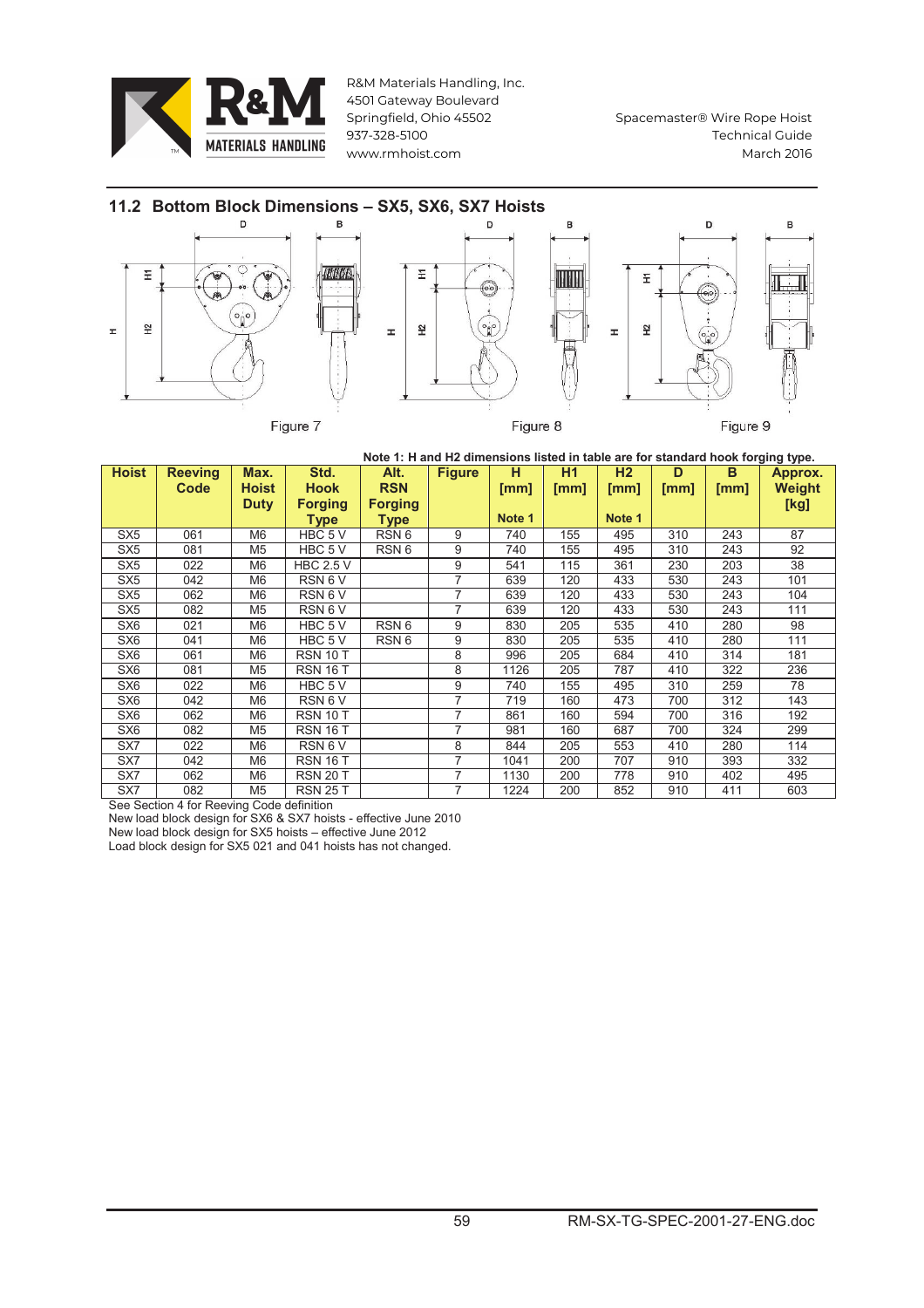

Spacemaster® Wire Rope Hoist **Technical Guide March 2016** 

## 11.3 Block Construction

The bottom block is outfitted with either a RSN or HBC hook type as standard. Use the table in the **Bottom Block Dimensions** section to identify the actual hook forging type used in the bottom block for a particular hoist model.

The hook is equipped with a spring-loaded, flipper-type safety latch and is supported on a thrust bearing to allow hook to rotate 360° easily under a load. The material information for the entire bottom block is found in the Materials section.



Illustration of a 2-part single bottom block

- 1. Hook Forging
- 2. Safety latch
- 3. Mounting bolt
- 4. Rope sheave
- 5. Bolt
- 6. Trunnion
- 7. Thrust bearing
- 8. Locking ring
- 9. Retaining ring



Illustration of a 4-part single bottom block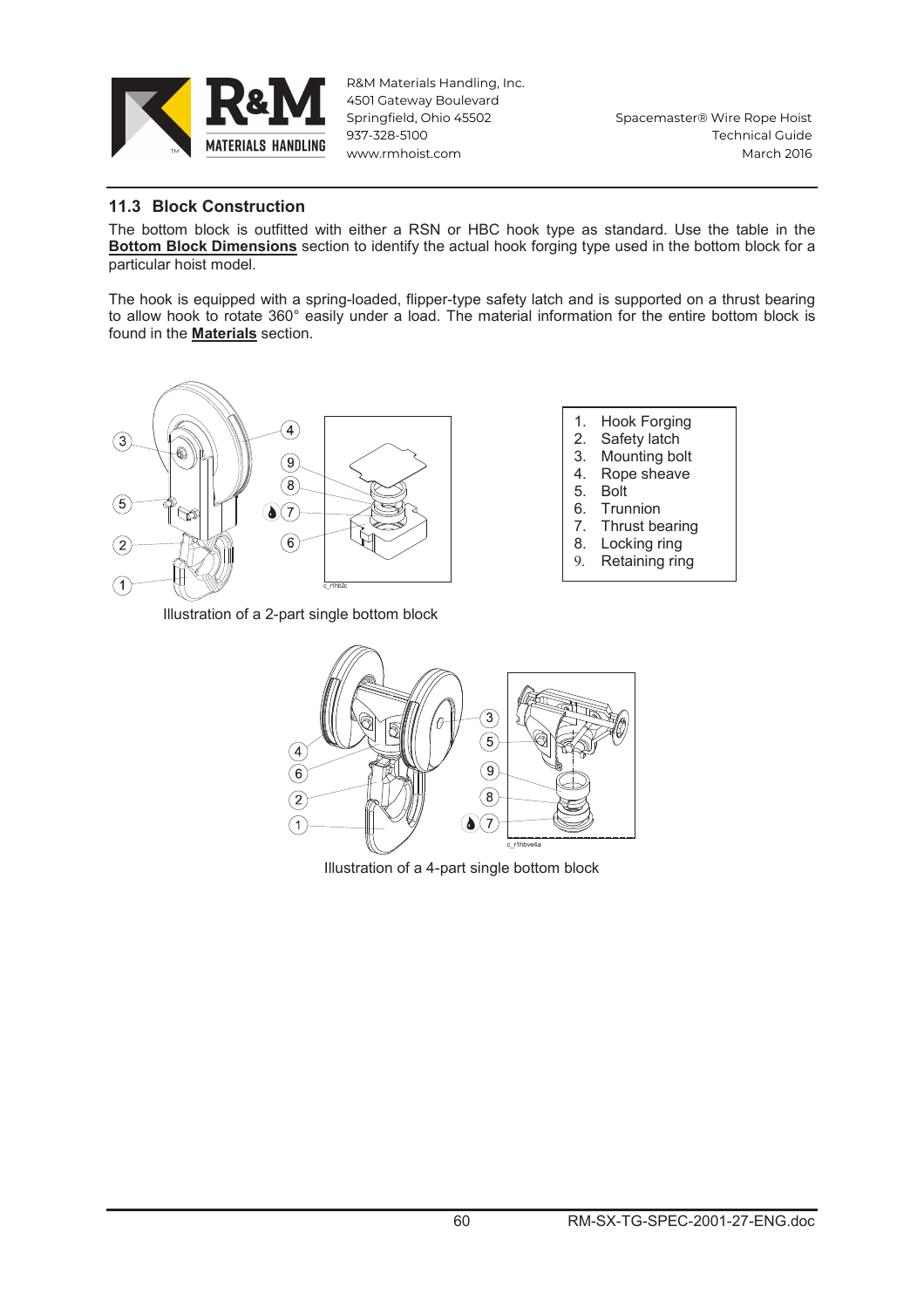

Spacemaster® Wire Rope Hoist **Technical Guide March 2016** 

## 11.4 RSN and HBC Hook Forging Dimensions

DON

 $\overline{d}$ 1

 $q1$ 

The RSN or HBC hook forging is made from alloy steel. More information on the hook forging material is described in the **Materials** section.





|                | יוטח                     |                          |                          |                          |                       |                          | <b>NDV</b>    |                              |                          |                          |                |                          |                          |  |
|----------------|--------------------------|--------------------------|--------------------------|--------------------------|-----------------------|--------------------------|---------------|------------------------------|--------------------------|--------------------------|----------------|--------------------------|--------------------------|--|
|                | <b>RSN</b> hook type     |                          |                          |                          |                       |                          |               |                              |                          |                          |                | <b>HBC hook type</b>     |                          |  |
|                | <b>RSN1</b>              | <b>RSN 1.6</b>           | <b>RSN 2.5</b>           | <b>RSN4</b>              | <b>RSN 5</b>          | <b>RSN6</b>              | <b>RSN 10</b> | <b>RSN 16</b>                | <b>RSN 20</b>            | <b>RSN 25</b>            | <b>HBC 1.6</b> | <b>HBC 2.5</b>           | HBC <sub>5</sub>         |  |
| a <sub>1</sub> | $50 + 3$                 | $56 + 3$                 | $63 + 3$                 | $71 + 4$                 | $80 + 4$              | $90 + 5$                 | $112 + 6$     | $140 + 6$                    | $160 + 8$                | $180 + 8$                | $56 + 3$       | $63 + 3$                 | $80 + 3$                 |  |
| a <sub>2</sub> | $40 + 3$                 | $45 + 3$                 | $50 + 3$                 | $56 + 4$                 | $63+4$                | $71 + 5$                 | $90 + 6$      | $112 + 6$                    | $125 + 8$                | $140 + 8$                | $45 + 3$       | $51 + 3$                 | $63 + 3$                 |  |
| a <sub>3</sub> | $57 + 3$                 | $64 + 3$                 | $72 + 3$                 | $80 + 4$                 | $90 + 4$              | $101 + 5$                | $127 + 6$     | $160 + 6$                    | $180 + 8$                | $202 + 8$                | $60 + 3$       | $65 + 3$                 | $84 + 3$                 |  |
| b <sub>1</sub> | $38 + 3$                 | $45 + 3$                 | $53 + 3$                 | $63+4$                   | $71+4$                | $80 + 5$                 | $100 + 6$     | $125 + 6$                    | $140 + 8$                | $160 + 8$                | $46 + 3$       | $52 + 3$                 | $75 + 3$                 |  |
| b <sub>2</sub> | $32 + 3$                 | $38 + 3$                 | $45 + 3$                 | $53+4$                   | $60 + 4$              | $67 + 5$                 | $85 + 6$      | $106 + 6$                    | $118 + 8$                | $132 + 8$                | $40 + 3$       | $44 + 3$                 | $64 + 3$                 |  |
| b <sub>3</sub> | $\overline{\phantom{a}}$ | $\overline{\phantom{0}}$ | $\overline{\phantom{a}}$ | $\overline{\phantom{a}}$ |                       | $\overline{\phantom{a}}$ |               | ۰                            |                          | $\overline{\phantom{a}}$ | $32 + 3$       | $37 + 3$                 | $59 + 3$                 |  |
| b <sub>4</sub> | $\overline{a}$           | $\overline{\phantom{0}}$ | $\overline{\phantom{0}}$ | $\overline{\phantom{0}}$ | -                     | $\overline{\phantom{0}}$ |               |                              |                          |                          | $32 + 3$       | $37 + 3$                 | $45 + 2$                 |  |
| d <sub>1</sub> | $30 + 3$                 | $36 + 3$                 | $42 + 3$                 | $48 + 4$                 | $53+4$                | $60 + 5$                 | $75 + 6$      | $95 + 6$                     | $106 + 8$                | $118 + 8$                | $38 + 3$       | $44 + 3$                 | $55 + 3$                 |  |
| e <sub>3</sub> | $105 + 3$                | $118 + 3$                | $132 + 3$                | $148 + 4$                | $165 + 4$             | $185 + 5$                | $221 + 6$     | $280 + 6$                    | $330 + 8$                | $360 + 8$                | $105 + 3$      | $118 + 3$                | $148 + 3$                |  |
| f <sub>1</sub> | $31 + 1$                 | $35 + 1$                 | $40+1$                   | $45 + 2$                 | $51 + 2$              | $57 + 2$                 | $46 + 3$      | $58 + 3$                     | $68 + 3$                 | $74 + 3$                 | $40 + 1$       | $45 + 2$                 | $56 + 2$                 |  |
| g <sub>1</sub> | $12.5 + 1$               | $14 + 1$                 | $16 + 1$                 | $16 + 2$                 | $18 + 2$              | $18 + 2$                 | $23 + 3$      | $33 + 3$                     | $33 + 3$                 | $38 + 3$                 | $14 + 1$       | $16 + 1$                 | $18 + 2$                 |  |
| h <sub>1</sub> | $48 + 3$                 | $56 + 3$                 | $67 + 3$                 | $80 + 4$                 | $90 + 4$              | $100 + 5$                | $125 + 6$     | $160 + 6$                    | $180 + 8$                | $200 + 8$                |                | $\overline{\phantom{a}}$ | $\overline{\phantom{a}}$ |  |
| h <sub>2</sub> | $40 + 3$                 | $48 + 3$                 | $58 + 3$                 | $67 + 4$                 | $75+4$                | $85 + 5$                 | $106 + 6$     | $132 + 6$                    | $150 + 8$                | $170 + 8$                | $56 + 3$       | $65 + 3$                 | $90 + 4$                 |  |
| h <sub>3</sub> | $\overline{\phantom{a}}$ | $\overline{\phantom{0}}$ | $\overline{\phantom{a}}$ | $\overline{\phantom{a}}$ |                       | $\overline{\phantom{a}}$ |               | $\qquad \qquad \blacksquare$ | $\overline{\phantom{0}}$ | $\overline{\phantom{a}}$ | $76 + 3$       | $85 + 3$                 | $112 + 4$                |  |
| h <sub>4</sub> |                          | $\overline{\phantom{0}}$ | $\overline{\phantom{0}}$ | -                        |                       | $\overline{\phantom{a}}$ |               |                              |                          | $\overline{\phantom{0}}$ | $84 + 3$       | $100 + 3$                | $130 + 4$                |  |
| I <sub>1</sub> | $197 + 3$                | $224 + 3$                | $253 + 3$                | $285 + 4$                | $318 + 4$             | $380 + 5$                | $452 + 6$     | $582 + 6$                    | $653 + 8$                | $724 + 8$                | $199 + 3$      | $260 + 3$                | $300 + 4$                |  |
| r <sub>2</sub> | $50 + 3$                 | $56 + 3$                 | $63 + 3$                 | $71+4$                   | $80 + 4$              | $90 + 5$                 | $112 + 6$     | $140 + 6$                    | $160 + 8$                | $180 + 8$                | $56 + 3$       | $63 + 3$                 | $80 + 4$                 |  |
| Wgt.           | 3.2 kg                   | 4.5 kg                   | $6.3$ kg                 | 8.8 kg                   | $\overline{1}$ 2.3 kg | 17.1 kg                  | 34 kg         | $66$ kg                      | $\overline{95}$ kg       | $\overline{136}$ kg      | 5.1 kg         | 8 kg                     | $15$ kg                  |  |

NOTE: All dimensions are in mm and weights are in kilogram in the above table.

The safety latch decreases dimension a<sub>2</sub> about 5 mm on HBC forging and about 15 mm on RSN forgings.<br>The safety latch decreases dimension a<sub>2</sub> about 5 mm on HBC forging and about 15 mm on RSN forgings. from  $160 \text{ mm}$  to  $166 \text{ mm}$ 

# 11.5 DIN Hooks - HOK09

This option is used to replace the HBC type hook with the equivalent RSN size hook. The RSN hook can be specified as an alternative to the HBC hook, which is the standard hook type in the bottom blocks of some hoist models. Use the table in the Bottom Block Dimensions section to identify the standard hook forging and alternative RSN hook forging on the bottom block for a particular hoist.

NOTE: Replacing the HBC hook with the equivalent RSN hook will increase headroom from standard. The DAS-generated offer drawing from QuoteMaster® will have the actual headroom dimension. If headroom is critical for the application, contact R&M to confirm the accuracy of the headroom dimension.